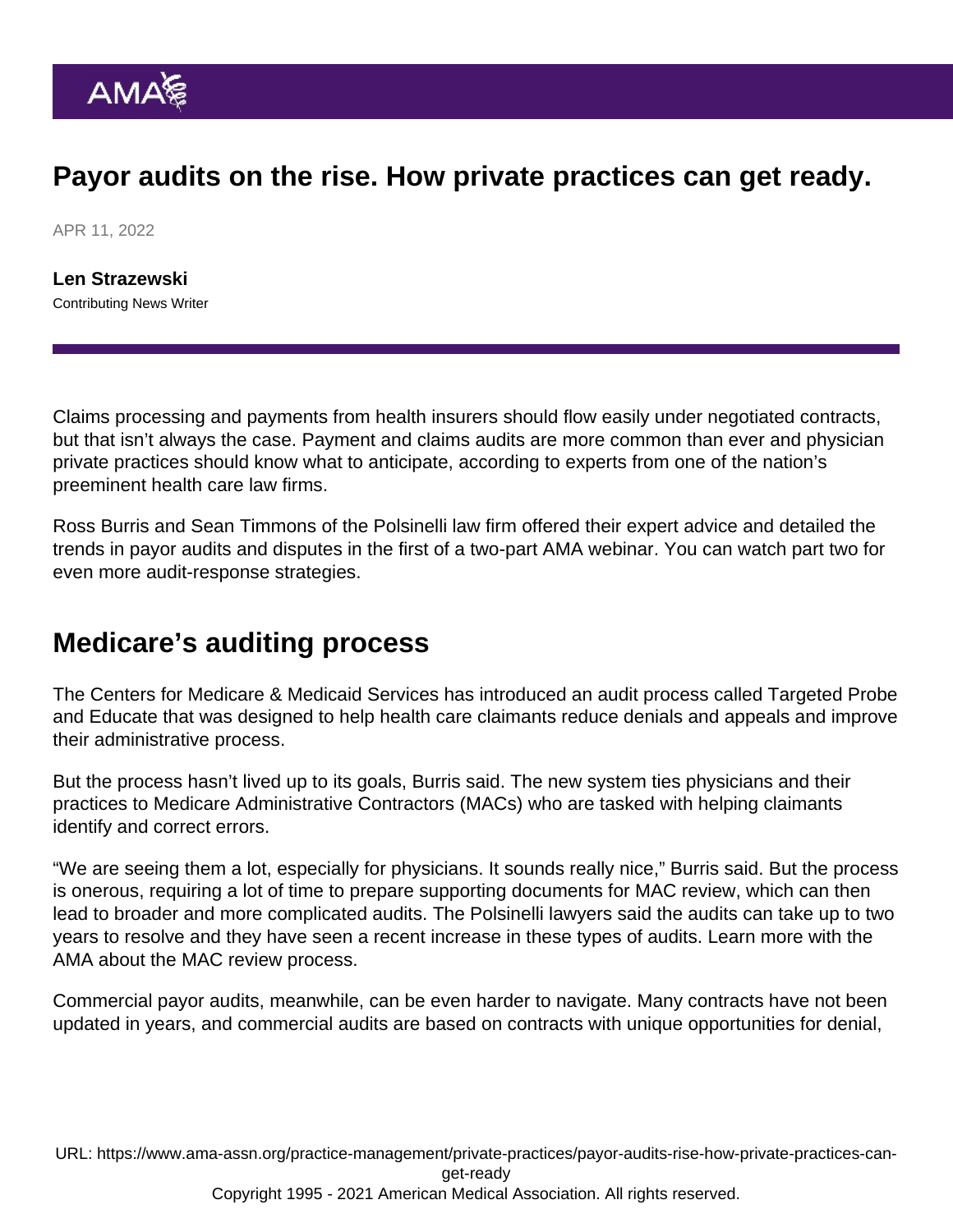rate changes and termination, Burris said.

Payors may request itemized bills and medical records before payment and as a result, "we are seeing a lot of claims being held up," he said.

Contract termination is a capital punishment outcome for audits, and physicians should know that terminations can come at almost any point in an audit or negotiation, the Polsinelli experts said.

The [AMA Payor Audit Checklist](https://www.ama-assn.org/system/files/payor-audit-checklist.pdf) (PDF) helps practices respond effectively to payor records requests while minimizing the administrative burden associated with responding to such requests. A thorough and timely response could reduce the likelihood that a practice will have to return money to the payor, pay a penalty or lose access to the plan's beneficiaries.

## Mining data to ID "outliers"

Payors are getting more aggressive in terminating physicians and practices that they identify as "outliers" by using data-mining and claims analysis to identify physicians that deem to be performing and billing for procedures outside of what they see as normal in their coverage regions, the lawyers from Polsinelli said.

"We had a case last year when a client had a pretty favorable rate they had negotiated, and [the insurer] came in and decided that day they wanted to amend the contract and change the rate," Burris said.

When the physician practice reminded the insurer that a change was not within the period allowed for rate changes, the payor announced it would terminate the contract completely—which was allowed by the contract.

Payors often make little or no effort to understand the reason for the billings that led to the audit. Physician practices should be mindful that termination can happen without warning, leaving their doctors out of network, the Polsinelli experts said.

"It's a draconian tactic, but it happens from time to time," Burris said.

State insurance regulators may have the power to intercede in insurance company behaviors such as contracts and audits, but are unlikely to do so because they are more "interested in protecting beneficiaries," Timmons said. "It is difficult to get their attention." That leaves insurers with a lot more options to pressure physician practices.

URL: [https://www.ama-assn.org/practice-management/private-practices/payor-audits-rise-how-private-practices-can](https://www.ama-assn.org/practice-management/private-practices/payor-audits-rise-how-private-practices-can-get-ready)[get-ready](https://www.ama-assn.org/practice-management/private-practices/payor-audits-rise-how-private-practices-can-get-ready) Copyright 1995 - 2021 American Medical Association. All rights reserved.